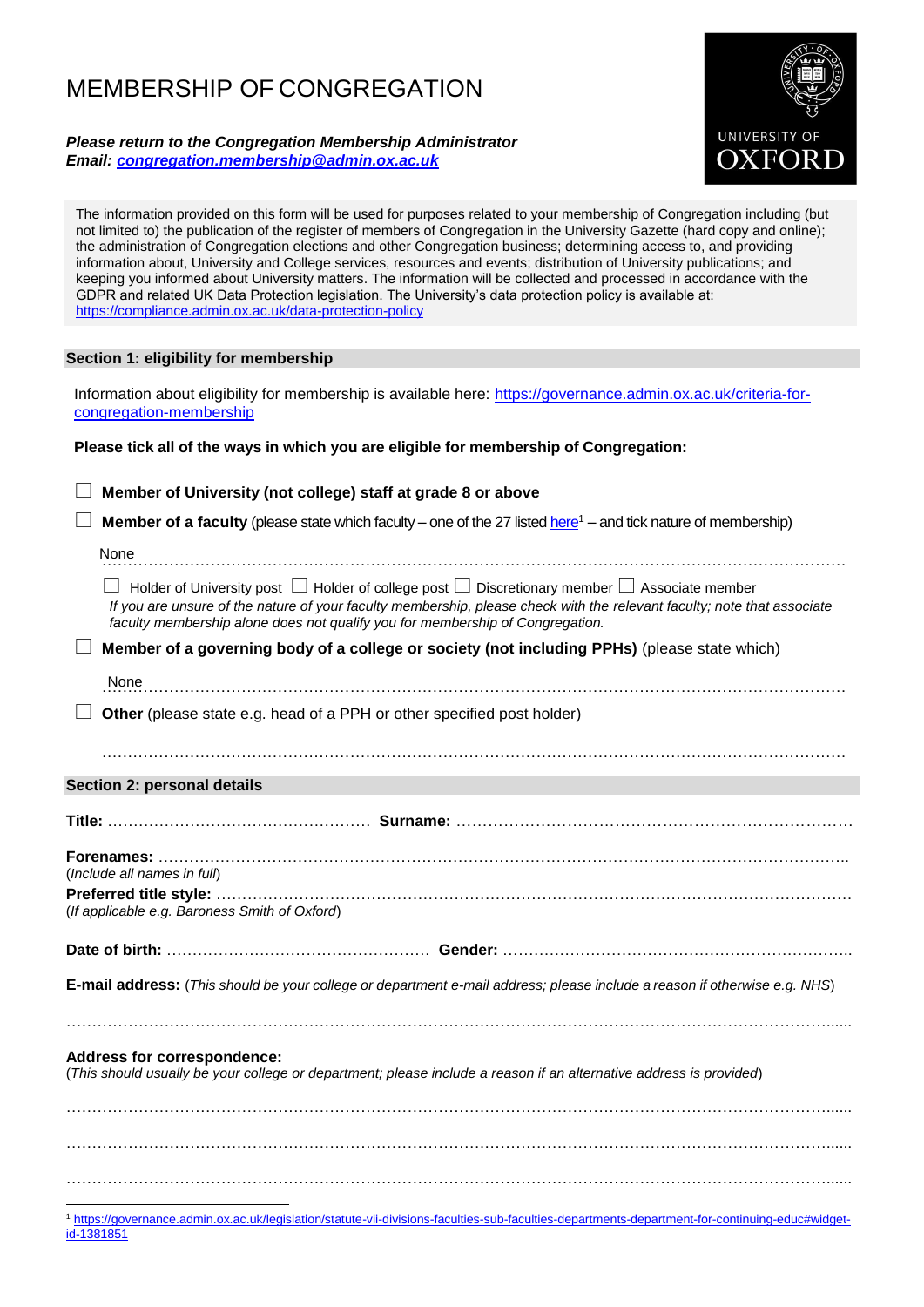| Section 3: college and/or department details (complete one or both as applicable) |  |  |  |
|-----------------------------------------------------------------------------------|--|--|--|
| (Enter the name of your college, society or PPH)                                  |  |  |  |
| (Enter the full title of any college post held)                                   |  |  |  |
| (If applicable)                                                                   |  |  |  |
|                                                                                   |  |  |  |
| (Enter the name of the department, division or faculty that employs you)          |  |  |  |
|                                                                                   |  |  |  |
| (Enter the full title of your post)                                               |  |  |  |

**Grade:** ………………………… **Start Date:** …………………………... **End Date:** (*If applicable*) …………………………

## **Section 4: MA by resolution**

The following college positions give eligibility to receive an MA by resolution (provided that you do not already hold (a) an Oxford MA or (b) a specified degree from the Universities of Cambridge or Trinity College, Dublin<sup>2</sup> in which case you are able to instead incorporate into an Oxford degree):

- head of a college, society or PPH
- member of the governing body of a college or society (not a PPH)
- principal bursar or treasurer of each college or society (not PPHs)
- fellow of a college holding a permanent University appointment
- (with the support of the college) holder of the title of Visiting Professor, or of the title of professor or reader awarded in a distinctions exercise

**If you believe you are eligible and were offered an MA by Resolution, would you accept it? Yes No** *If "Yes", please ensure that you complete the degree information in section 6 on the following page – we will not process your request for an MA by resolution if this information has not been provided.*

*If you wish to incorporate your Cambridge or Trinity College, Dublin degree(s) please contact the Degree Conferrals Office: [degree.conferrals@admin.ox.ac.uk](mailto:degree.conferrals@admin.ox.ac.uk)*

#### **Section 5: college/department/faculty confirmation**

Save where you are eligible for Congregation because you hold a specified post and have ticked "Other" in section 1 above, this form must be signed to confirm eligibility. If you hold a joint college/department post, either the Head of College or the Head of Department may sign.

**Head of College** if your main post is <sup>a</sup> college post

**Head of Department (or Division)** if your main post is a University/faculty or academic-related post

**Secretary of Faculty/Divisional Board** if being made <sup>a</sup> discretionary member of <sup>a</sup> faculty

| Name of authorised person:      | The "Fill & Sign" function in Adobe<br>enables you to draw or upload a                                                                           |
|---------------------------------|--------------------------------------------------------------------------------------------------------------------------------------------------|
| Signature of authorised person: | photo of your signature. If you are<br>submitting the form electronically,<br>we will alternatively accept a<br>typed signature together with an |
| Date:                           | email from the authoriser<br>confirming that they are happy<br>with the application and the<br>contents of the form.                             |
|                                 |                                                                                                                                                  |

 $\overline{a}$ <sup>2</sup> See paragraph 30 of Annex E of Council's Standing Orders, available on this pag[e https://governance.admin.ox.ac.uk/council/about-council](https://governance.admin.ox.ac.uk/council/about-council)